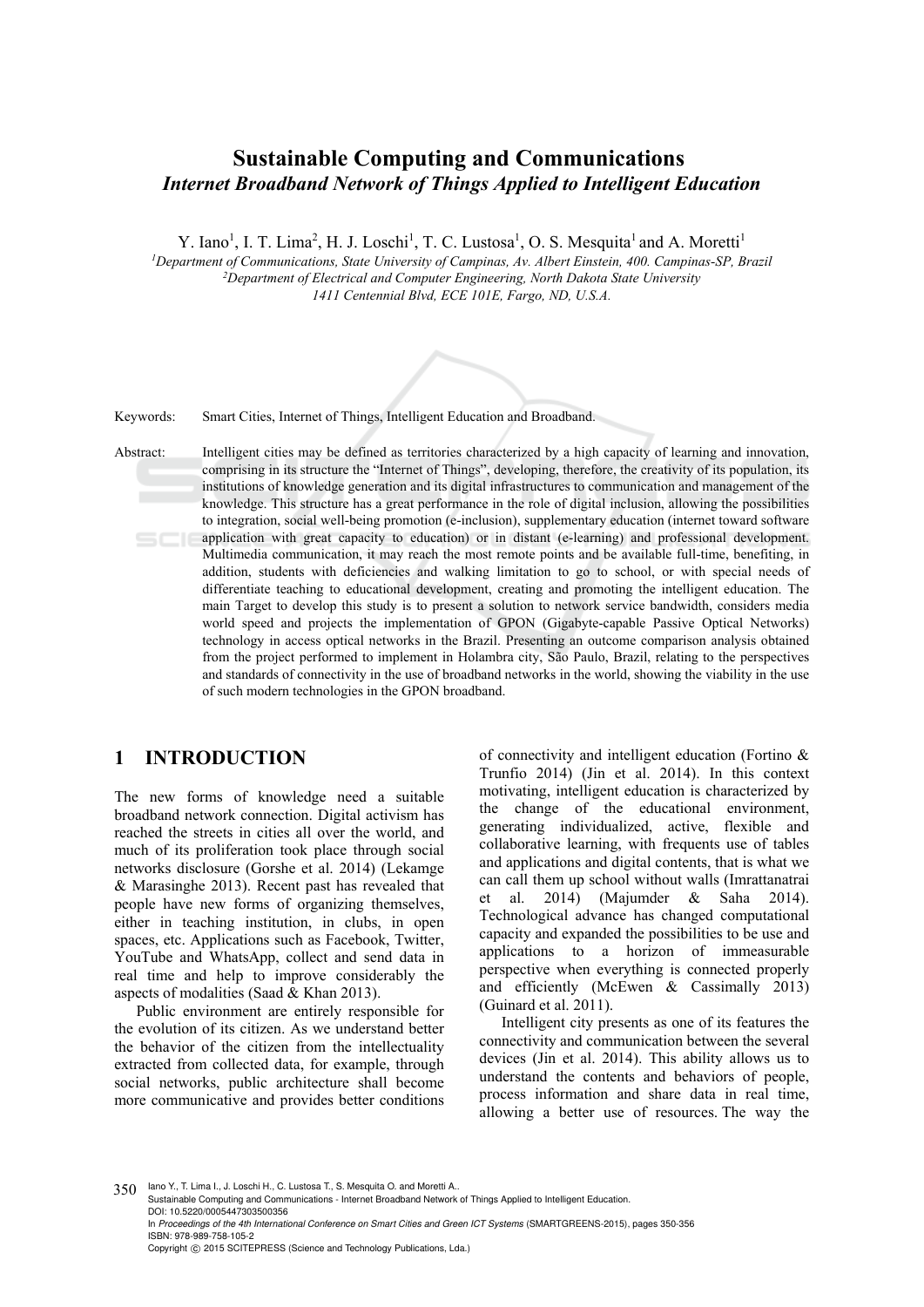distribution of digital content and education must go through a revolution as profound as the industrial revolution and the multimedia industry has recently suffered (Pfister 2011) (Downton 2008).

In the context an example of this constant change in network traffic management systems, the evolution of new models of sensors (inductive, position, capacitive, magnetic field, ultrasonic, photoelectric, identification, positioning, vision, security, etc.) and the network infrastructure allowing a better quality of the connections as well as their management through the routers that connect networks in the cities (Gaglio & Re 2014). This fulfills the need for adequate connectivity applied to smart education in line with the changes in more flexible structures (Perera & Zaslavsky 2014) (Bessis et al. 2012).

To allow this kind of behavior, you need to invest more in networks and high-performance equipment, so in our study we use the GPON technology, a concept of smart cities, enabling better connectivity of users to a smart education environment.

The motivation to develop this study is to present a solution to network service higher bandwidth at the best rate recorded worldwide (Thompson et al. 2014). This solution considers media world speed and projects the implementation of GPON technology in this scenario.

After analysis in previous studies (Mesquita et al. 2013) updated and expanded deployments recent information these networks, comparing trends of these technologies applied to Internet of Shings Worldwide, focused on smart education (Oliveira 2014).

## **2 BROADBAND TECHNOLOGIES IN BRAZIL**

Current broadband technologies have impairments regarding the features in its architecture. Finding architecture with a suitable solution may be a thorough engineering project, wherein we have to take into account many interfaces and factors that are engaged on the study. Decisions must be taken with certain care so that the network cost is not out of financial provisions and hinder implementation, being, thus, necessary to consider characteristics of some network technologies (Gorshe et al. 2014) (Mesquita et al. 2013).

We may mention PON (*Passive Optical Network)* comprising the EPON (*Ethernet Passive*  *Optical Network)* or GPON network (Gorshe et al. 2014).

Such equipment technologies are commercialized in a wide range with definite parameters. Among the main manufactures and researchers of such technologies, we can highlight: CPQD (Centro de Pesquisas e Desenvolvimento em Telecomunicações | *Research Center and Development in Telecommunication*), Padtec (Produtos de Alto Desafio Tecnológico | *High Technological Challenge Products*) e CIANET (Mesquita et al. 2013).

In GPON networks comparing to EPON, we have:

#### **Advantages**

- They are run in different rates of downstream and upstream;
- They work in various transceivers systems with low cost, low maintenance and a network of easy operation and maintenance together with competitive costs of equipment; LIBLICATIONS
- Can take advantages from the laser ONT decrease in the costs when asymmetrically set.
- Warranties of interoperability with ONT (Optical Network termination) with a management standard in the service level.

#### **Disadvantages**

- Complexity in their encapsulation model layers;
- Ethernet / GEM / GTC have a very complex management;
- It is more expansive when compared in comparable rates with EPON technologies.

Due to advances and evolutions of studies in these technologies, it is possible to be found in scientific documents enhanced parameters regarding the aforementioned, that has been exceeded continuously for academic experimental work (Mesquita et al. 2013).

## **3 EVOLUTION OF THE SPEED OF THE BROADBAND NETWORKS**

In the technological framework and broadband services recent studies disclose the "State of the Internet" report that lists the average speed of the fixed Internet connections of each country in the world in megabytes per second (Mbps). In 136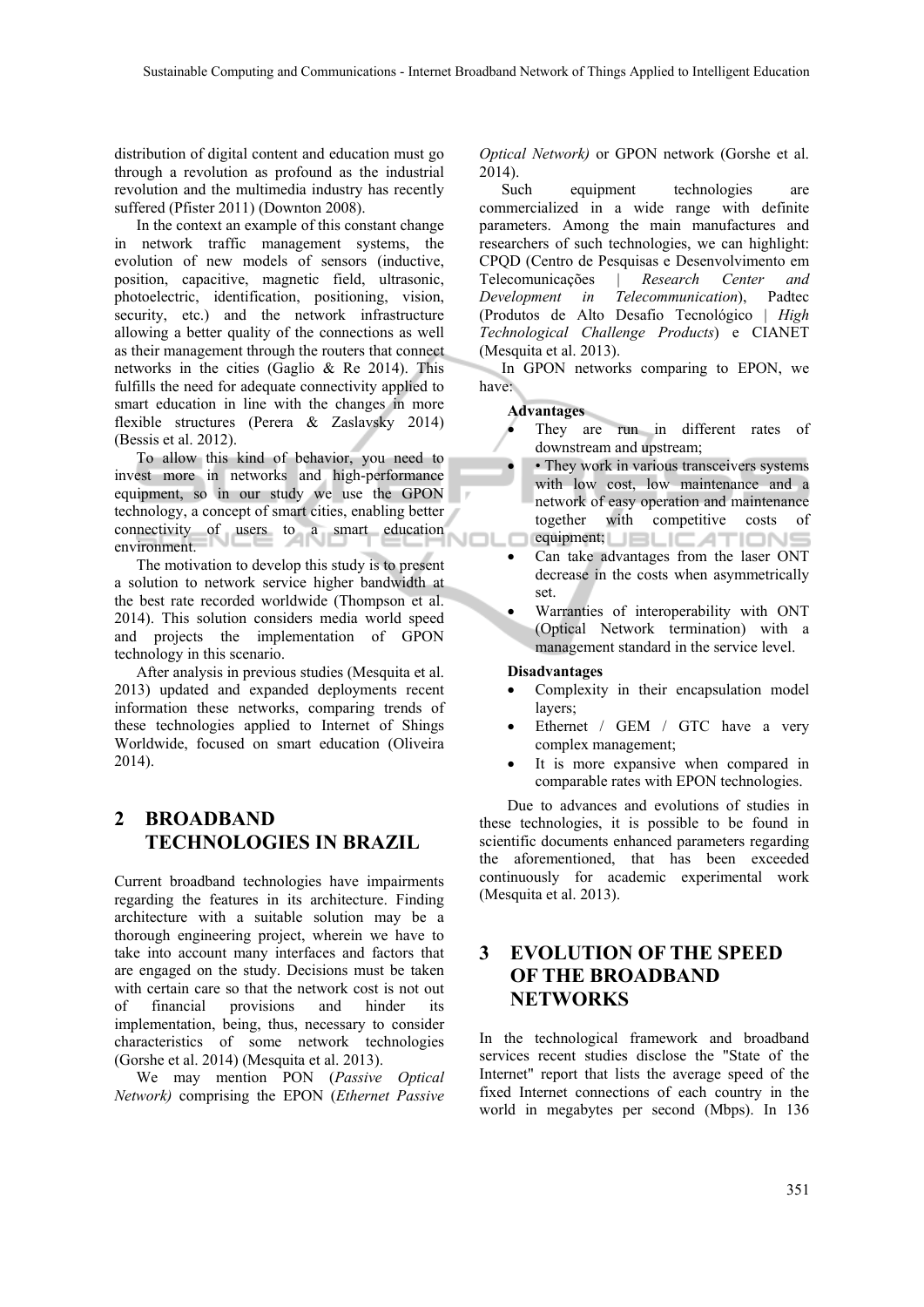countries evaluated, the global average is 4,6Mbps, so the global average connection speed had a significant growth in the second quarter of 2014, increasing 21% and passing well of 4Mbps the first time (Thompson et al. 2014).

On a global scale, the fastest Internet in the world is South Korea with an average speed of 24,6Mbps followed by Japan (14,9Mbps), Netherlands (14,3Mbps), Hong Kong (15,7Mbps), Switzerland (14,9Mbps), Czech Republic (12,6Mbps), Sweden (13,6Mbps), Ireland (12,6Mbps) and United States (11,4Mbps) (Thompson et al. 2014). See the complete data in Figure 1:

The numbers are disappointing in relation to Brazil, which is in 84th position in the ranking. The national average speed of the Internet in Brazil is 2,9Mbps, for the last three months of 2014. In the analysis Brazil was the smallest country to increase the average speed in the measured period, an acceleration of only 0,2%. Reflecting a decrease of four positions in the world ranking (Thompson et al. 2014).

The speed is constantly increasing among the ten countries with the highest average speed of the internet, however it is important to highlight the Uruguay as the country with the highest annual growth rate that consists of 197% thus reaching the average speed 5,6Mbps (Thompson et al. 2014).



Figure 1: Average internet speed fixed broadband world (Thompson et al. 2014)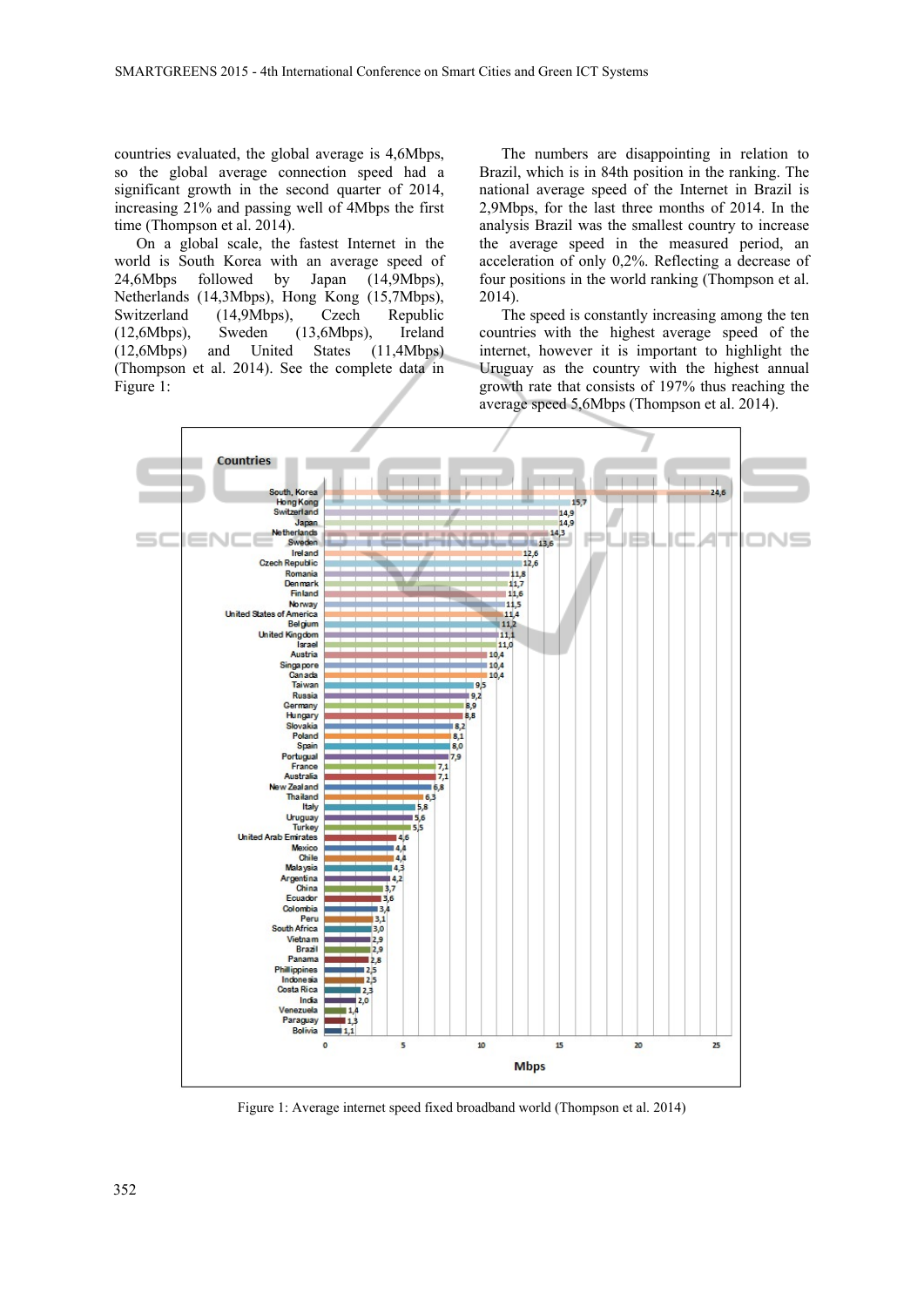## **4 DEVELOPMENTS OF THE GPON PROJECT**

Project was based on a Telecommunication infrastructure consisting in a mixed network of optical fiber and radio projected to an urban area that has a relief differentiation, i.e., straight part and high part that will be integrated by GPON technologies to attend ten (10) points. 80% of the network will be attended by optical fiber and 20% with radio network in Wifi technology. The remote points will be attended with a transferring rate of 300 Mbps, aiming to attend close to 100% of the project (Gorshe et al. 2014) (Mesquita et al. 2013).

The infrastructure of these technological solutions is the next-generation to attend the educational institutions who want to use technologies such as: Broadband Internet, Video Conferencing, VoIP (Voice over IP), CCTV (Closed Circuit of TV), IPTV, distance learning through an integrated solution of high capacity based on innovative technology of networks that is the focus of this work. In this project, we have a distribution of network to attend clients of the chosen test bed (Gorshe et al. 2014) (Mesquita et al. 2013).

From a financial point of view we have to take into account equipment costs and physical facilities to be carried out, for this investment Capex concept was used that joints the cost of capital, also known as fixed assets; and for the installation operations, network maintenance and skilled labor, used the Opex concept, which includes variable expenses, unfixed, called passive (Mesquita et al. 2013).

To the ROI (Return of Investment) we will use further the Payback calculations. The total investment of this project is composed of the network infrastructure of optical fiber and radio, included the civil works and the acquisition of all Epon or GPON equipment, since these devices are not equivalent in terms of performance and cost (Gorshe et al. 2014) (Mesquita et al. 2013).

We also take into account the need to carry equipment inventory to be sold to customers to receive the signal of the technologies under study. In every project we have to have a preparation of an investment proposal, where our goal is to seek product innovation to pent-up demand solutions for broadband in the whole country (Gorshe et al. 2014) (Mesquita et al. 2013).

To the investment project assessment Method: The value of a company depends on its future cash flow. Thinking about this matter, we elaborated the Figure 2 with comparison of the initial investment of the technologies in study (Gorshe et al. 2014)





Figure 2: Sales estimate for project implementation.

Making analysis of GPON solution, we found that the GPON network solutions can integrate a complete architecture of broadband services, which can be designed to meet the fixed-mobile network convergence requirements, thus offering resources that can support the broadband access and, in this item, we have the next-generation services and connections, allocating resources through OLT (*Optical Line Termination)*, network converters, posts for receiving switch, splitter, network cables (fiber, coaxial network cable RG11, cat network cable. 5) splitters and ONU (*Optical Network Unit)*performance functions of multimedia conversion (Gorshe et al. 2014).

The data that makes up the prices are relative: the optical network to GPON equipment and the funding for project implementation.

It was planned to carry out the deployment Pops 10 (Points of Presence), each of which is composed of Pop central and terminal equipment. The amounts used are hypothetical, close to reality. The project composition also had to estimate indirect costs consist of expenses: the need to contract for labor (vendors, operators, attendants), product marketing, advertising and media. These expenses are necessary to start the operation of the network when deploying on call service (Mesquita et al. 2013).

For a real analysis, it is necessary to obtain the values of each equipment performing a RFP (Request For Proposal), which is the RFP performed through a process executed by the contracting company, so that potential suppliers can tender business with at least three (3) equipment suppliers (Mesquita et al. 2013).

It is important to highlight that for the technological development of the country, both the private sector and the government should be aligned in the search for digital inclusion as well as the industry's innovation. In the project, we elaborated a table of the total value of the network where the investor can immediately view the disbursement of Capex and Opex for both active and passive systems. The total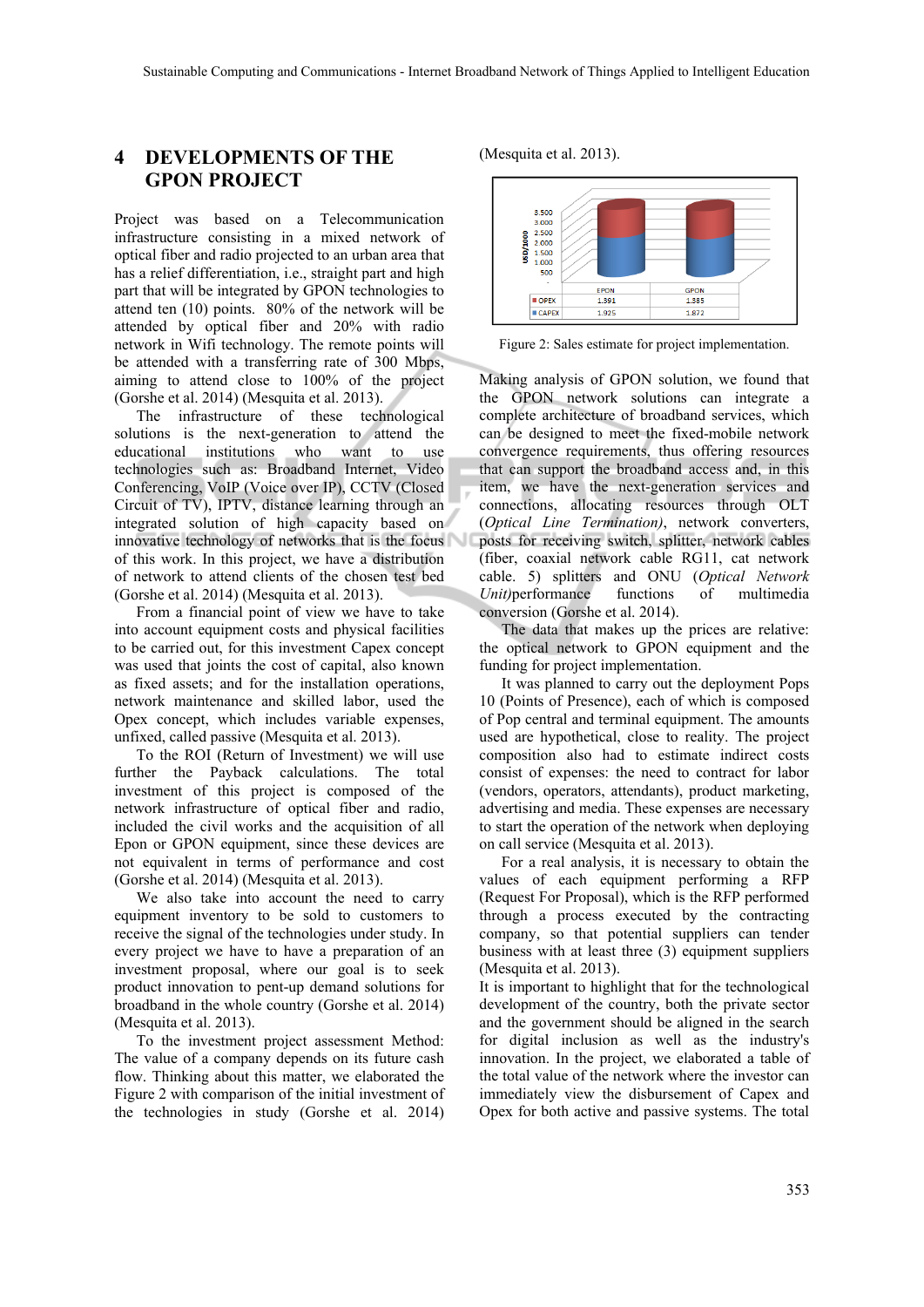value of the investment addressed in the composition of the initial investment Figure 2 presented the following data for analysis: Capex for investment and Opex for equipment maintenance, (we use standard 10% value). The table 1 shows an investment analysis considering the values for decision making using the concept of PAYBACK and VPL (Net Present Value). (Gorshe et al. 2014) (Mesquita et al. 2013).

The Figures 3 and 4, respectively present a comparison between the costs involving revenue generated and fixed expenses of EPON and GPON projects (Mesquita et al. 2013).



Figure 3: EPON\_Receipts x Expenses.



Figure 4: GPON\_Receipts x Expenses.

# **5 ASSESSMENT OF THE OUTCOMES**

Total costs of an fixed Internet service available by an International provider involves three shares related to the following stages (Oliveira, Á., 2014):

451

 $3,87$ 

- GPON access network;
- Main trunk link that connects the access network to the router at the nearest providing international station;

| CASH FLOW (USD/1000) |                            |                        |                            |                        |
|----------------------|----------------------------|------------------------|----------------------------|------------------------|
| <b>YEAR</b>          | <b>NET RECEIPTS - EPON</b> | <b>PROJECT BALANCE</b> | <b>NET RECEIPTS - GPON</b> | <b>PROJECT BALANCE</b> |
| 1                    | 92                         | 3.224,04               | 92                         | 3.164,40               |
| $\overline{2}$       | 183                        | 3.041,53               | 183                        | 2.981,33               |
| $\overline{3}$       | 277                        | 2.764,42               | 278                        | 2.703,66               |
| 4                    | 376                        | 2.388,78               | 376                        | 2.327,46               |
| 5                    | 478                        | 1.910,63               | 479                        | 1.848,75               |
| 6                    | 585                        | 1.326,03               | 585                        | 1.263,59               |
| $\overline{7}$       | 695                        | 631,03                 | 696                        | 568,03                 |
| 8                    | 809                        | 178,33                 | 810                        | 241,90                 |
| 9                    | 928                        | 1.106,01               | 928                        | 1.170,14               |
| 10                   | 1.050                      | 2.155,96               | 1.051                      | 2.220,65               |
| 11                   | 1.169                      | 3.324,54               | 1.169                      | 3.389,79               |
| 12                   | 1.291                      | 4.615,70               | 1.292                      | 4.681,51               |
| 13                   | 1.418                      | 6.033,41               | 1.418                      | 6.099,77               |
| 14                   | 1.548                      | 7.581,60               | 1.549                      | 7.648,53               |
| 15                   | 1.683                      | 9.264,25               | 1.683                      | 9.331,73               |
|                      |                            |                        |                            |                        |
|                      | <b>EPON PROJECT</b>        |                        | <b>GPON PROJECT</b>        |                        |
| Payback              | 7,78                       | Payback                | 7,70                       |                        |

**VPL** 

**ROI** 

Table 1: Investment analysis of technology EPON and GPON.

507

 $3,79$ 

**VPI** 

**ROI**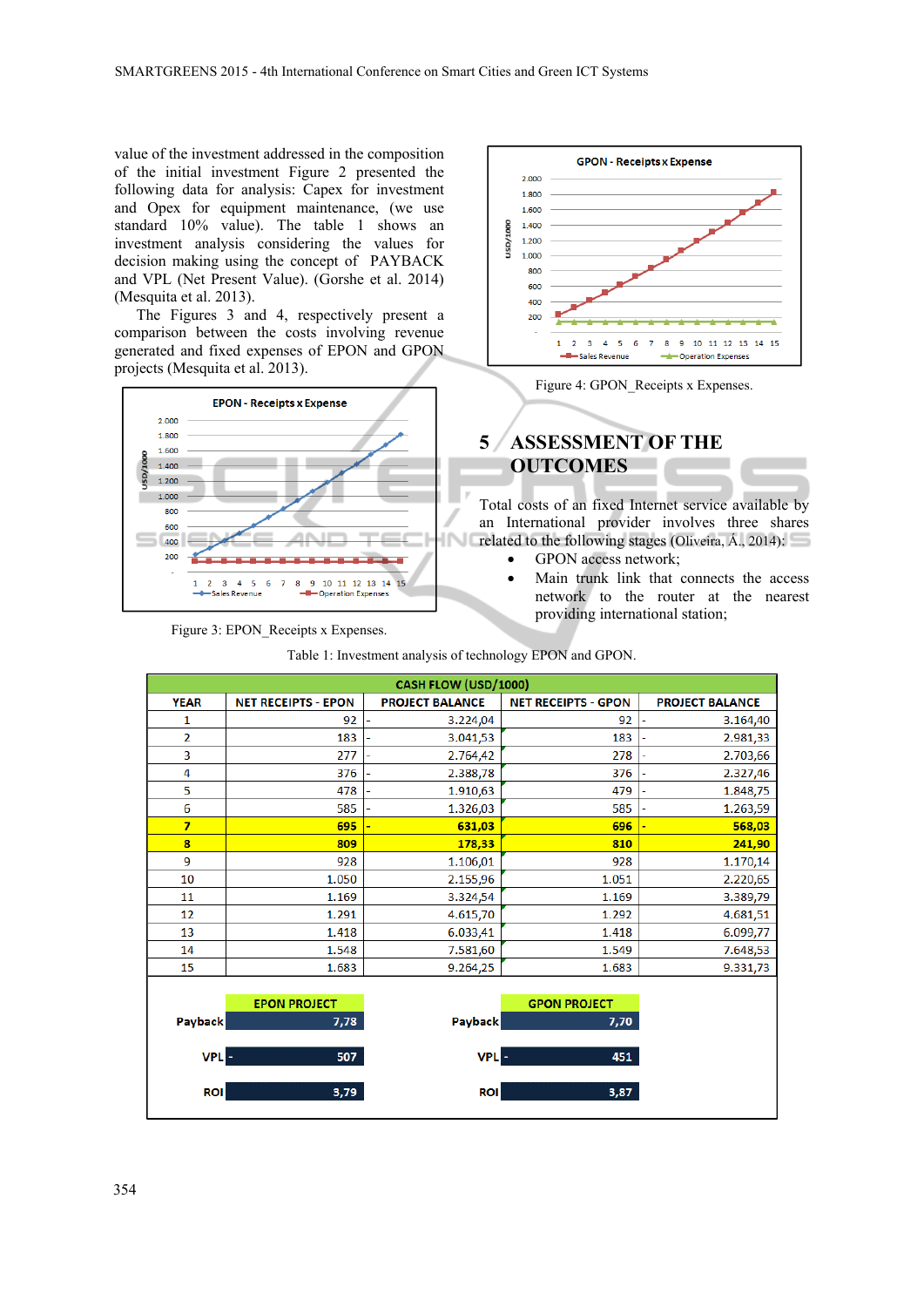Interconnection of the international provider to the router linked to the backbone of the global Internet.

The price for the service mentioned above is USD 7.115,00 monthly for a real and constant transfer rate of 10Gbps. It is worth saying that the approximate price per Mbps is USD 0,7115 monthly (Oliveira, Á., 2014).

Given the growing interest in video streaming 4k ("Ultra HD") it becomes important reference it with a metric. It is known that the ultra HD video content has adaptive bit rate, thus requiring the transmission of your data in a broadband service that provides enough bandwidth for the actual speed between 10 and 20Mbps (Thompson et al. 2014).

#### **6 FUTURE CONTRIBUTIONS**

It is being developed an analysis proposal to the implementation of a new architecture of intelligent cities with a network to support the demand of around 30.000 users. The study will be based on the project developed and planned by VIVO mobile phone company in the city of Águas de São Pedro, State of São Paulo, and by the city hall of the city of Rio de Janeiro where there is an integration project of the Marvelous City. At first in our analysis proposal, we chose UNICAMP (Figure 6, included in the appendix) (Federal University of Campinas).

#### **7 CONCLUSIONS**

The available real transfer rate of 40Mbps (Mesquita et al. 2013) has a purchasing value of USD 30,12 monthly since the 1Mbps speed matches the monthly fee of US\$ 0,7115, so there is the viability of the broadband Internet service in these parameters (Oliveira, Á., 2014)..

The highest average speed of the world broadband fixed Internet consists of 24,6Mbps referring to the country of South Korea, thus we overcome in capacity and quality the aforementioned speed with the proposal made viable at constant rate, i.e., not shared at 40Mbps. This last case study enables, among other 100% guaranteed flow of data with video content 4k emerging interest which is not necessarily the case with Internet South Korea that has world supremacy as the average speed of Internet as to fully the ultra hd video traffic requires a broadband Internet service that provides at least a constant rate of 20Mbps. It is important to

remember that only our case study made possible offers constant speed against the other only guarantee the average rate of data transfer. See the Figure 5 showing comparative analysis of the case study with Akamai data (Thompson et al. 2014).



Internet of things allows multimedia resources, classes and conferences on distance, turning this way the learning easier, including in a more interactive and didactic way. Expenditures for transporting the student and the teachers are considerably reduced this way.

Students' safety is intensified. Time saving is sharp. These are some of the resources and advantages that an intelligent city provided thought a broadband network with more capacity and quality, suitable for the connectivity for the internet of things.

In this context, this innovative form of rational use that takes hold of all the resources of the available technology aiming to improve teaching, characterizes what we can define as intelligent education.

Digital inclusion brings numerous possibilities for integration, promotion of social well-being (einclusion), supplementary education (internet toward software application with great capacity to education and to e-learning) and professional development of the students. The new educational trends include digital technology to provide better training and more appropriate qualifications for education.

The former view of teacher on the board or only textbook, no longer meets the expectations and the new way of learning in this generation, totally dependent on the use of multimedia and the ability to access to the internet of things. With the evolution of telecommunications networks and the implementation of optical fiber networks in urban and rural access, we can improve education.